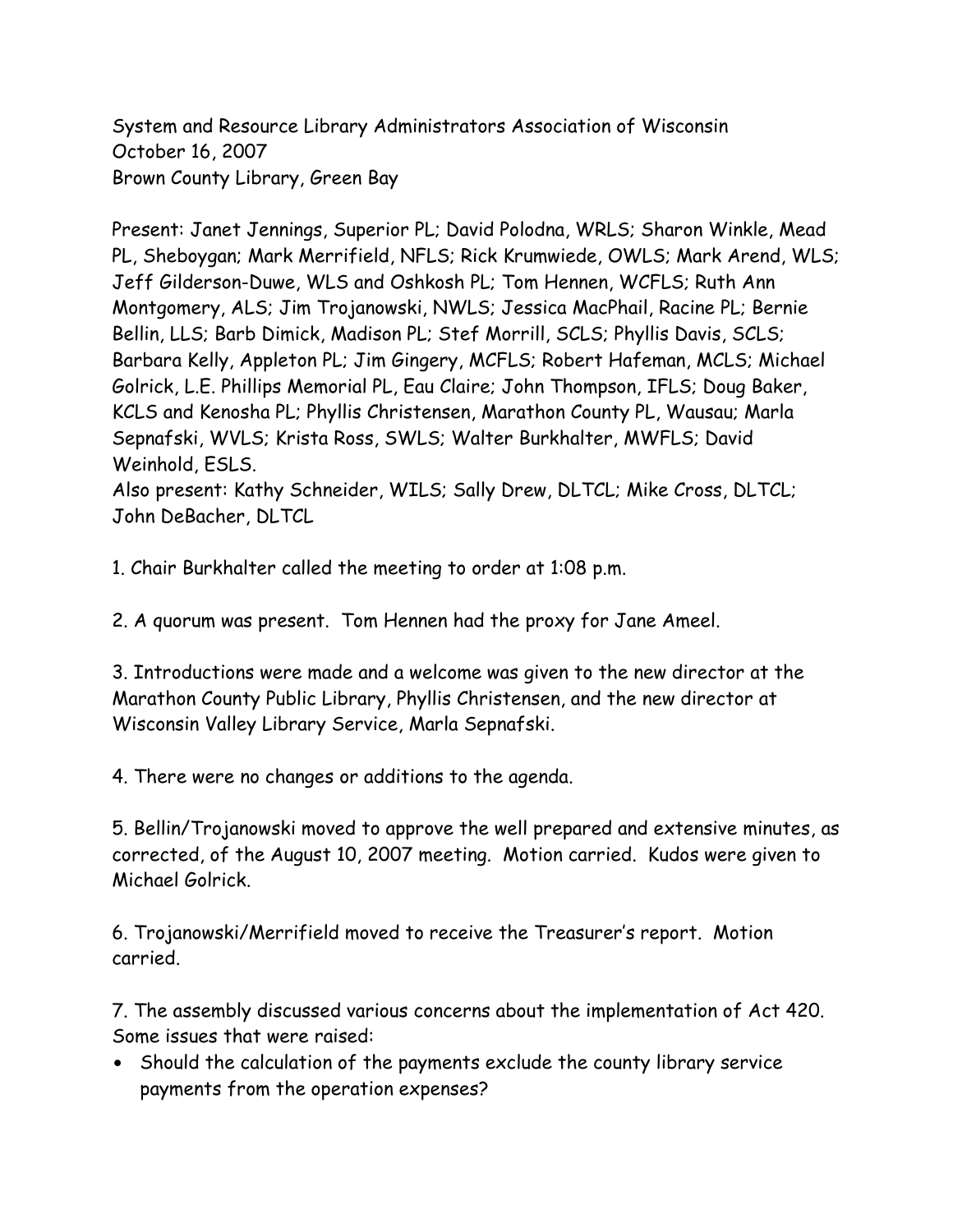• Should there be a minimum billing amount?

• Should the minimum billing amount be based on circulation or dollars? Members of the assembly spoke about caution on changing the law and willingness to live with imperfect law. A county supervisor recognized that the law made the county responsible for the use by non-libraried residents no matter where they went to get library materials. Also if there are other reimbursement agreements in place, libraries can agree not to send bills to adjacent counties for reimbursement.

In the end the assembly agreed to Wait and See!

8. Chair Burkhalter sent a letter to the Legislative Audit Bureau. The Audit report will come out late in the year. The assembly agreed to Wait and See!

9. Jim Gingery, Milwaukee County Federated Library System, asked the assembly for information related to the internal interlibrary loan of DVDs, VHS tapes, and CDs. One of the member libraries has made the library's collection of these formats non-requestable in their shared library automation system. Other member libraries are concerned and raise the question about fairness, when that library's residents can request these formats from other libraries in the system. Issue is of concern in other library systems also. This type of restriction affects service to system residents. Jim will query the list to find out if member library participation agreements address the internal interlibrary loan issue.

10. Michael Golrick asked whether the annual report definitions for revenue, expenditures, and capital expenditures were based on standard accounting definitions. The Division staff recommended that Al Zimmermann address the question. Arend/Baker moved to Wait and See and to invite Al Zimmermann to provide a presentation on the Annual Report definitions related to Income, Expenses and the calculation of the MOE. Motion carried.

11. Kathy Schneider presented information about the WILS membership survey that shows responses from public libraries. She is concerned that public libraries reported the least familiarity with WILS services. Kathy asked how WILS could best disseminate information about WILS. Assembly replied that WISPUBLIB would be the most effective way. Also suggested were system newsletters, WILS workshops on services, and visits to libraries.